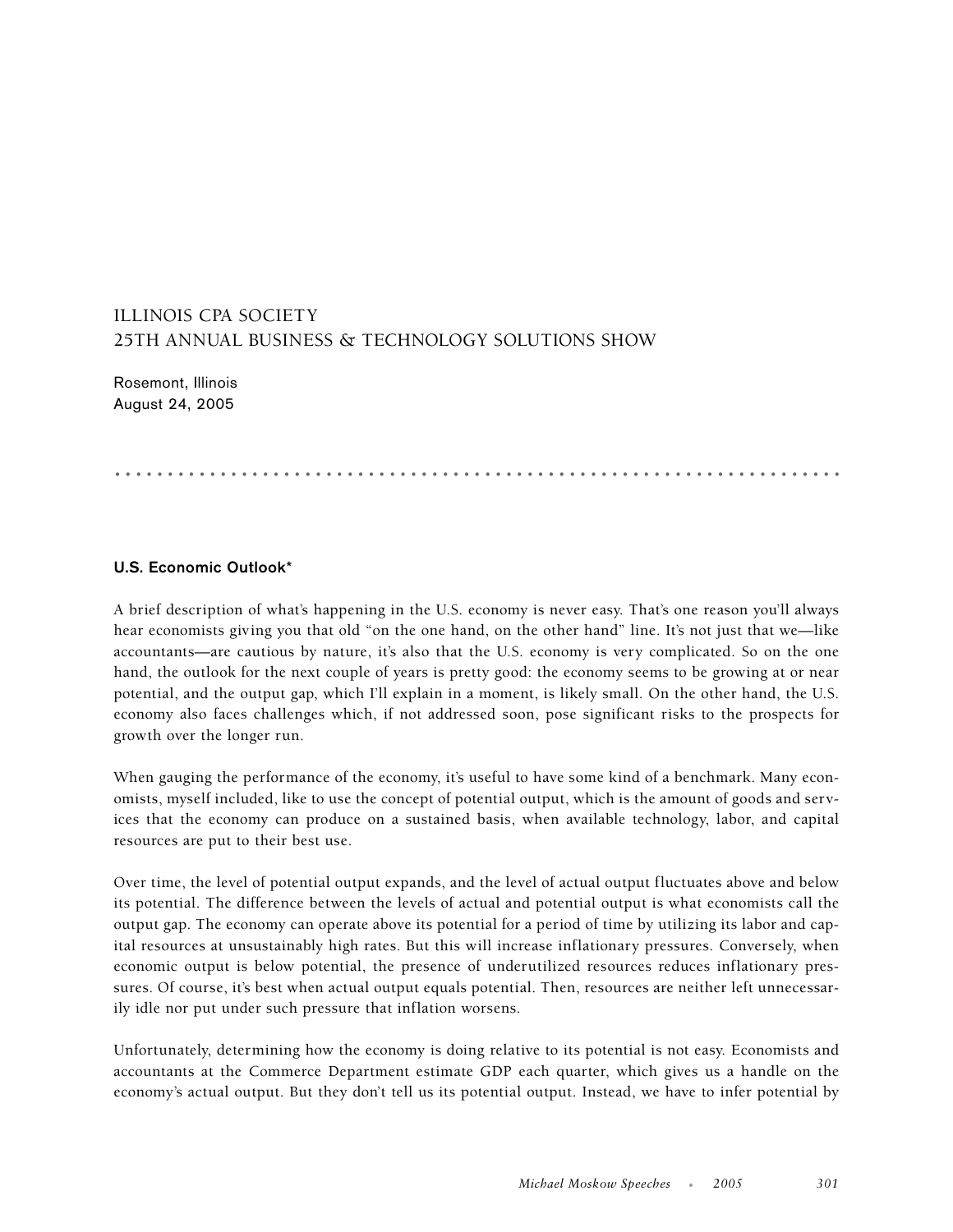looking at a wide range of economic indicators. To do that we employ sophisticated statistical models as well as a good deal of judgment.

One part of this analysis is trying to determine how fast, on average, the economy's potential tends to grow. So-called trend or potential output growth depends crucially on the growth in labor productivity, which is how much output can be produced by an hour's worth of work. For an accountant, that might be measured by how many hours it takes to process a tax return. Obviously, technology has reduced that amount of time significantly in recent years—just think about all of the products on display here.

For the overall economy, productivity growth averaged a disappointing 1.2 percent per year between 1970 and 1995. Since then, however, productivity growth has picked up, in large part due to advances in high tech, and the 2.7 percent productivity growth rate in the first half of this year is right in line with its post-1995 trend. Combining trend productivity growth with other factors, many analysts come up with estimates of potential output growth in the range of 3 to  $3\%$  percent per year.

Over the last two years GDP growth has been 4.1 percent, somewhat faster than the estimates I just mentioned for potential. Of course, this was no cause for concern, because the 2001 recession had pushed the economy below its level of potential. This meant that the economy needed to grow faster than potential for a time in order to eliminate the excessive slack that had built up. Indeed, over the past two years, we saw the unemployment rate decline by 1.2 percentage points and capacity utilization increase by 4.5 percentage points.

More recently, economic growth appears to be close to a sustainable pace. At the Chicago Fed we use the Chicago Fed National Activity Index, or CFNAI, to summarize 85 monthly measures of economic activity data such as industrial production, employment, and retail sales. Currently the CFNAI indicates that the economy is growing just slightly faster than its trend rate of growth.

It's worth emphasizing that this growth we are now seeing appears to be self-sustaining. On the consumer side, employment gains have increased incomes, rising equity and home prices have boosted wealth, and currently households are not experiencing difficulty servicing their debt. Together, these factors point to solid growth in household spending. For businesses, expanding sales, flush cash positions, low capital costs, and the need to replace and upgrade aging equipment and software imply that capital spending will continue to increase. Also, although Europe and Japan are experiencing weak growth, our other trading partners are growing sufficiently so that demand for U.S. exports should keep rising. All of these factors add up to a solid base for demand. This demand supports continued growth in employment, income, and profit, which in turn supports further increases in demand.

I've been talking a lot about growth, but as I mentioned earlier, we also need to know where the economy is relative to the level of potential output. Has the relatively robust growth of the last two years been enough to return the economy to potential, or is there still a good deal of slack? This is difficult to judge, but on balance, I'd say that we've come quite close to eliminating what had been a significant output gap. The unemployment rate now stands at 5 percent. While unemployment was lower in the late 1990s, at the Chicago Fed we think that given current economic circumstances, 5 percent is about as low as the unemployment rate can go on a sustained basis. In addition, today's capacity utilization rate of 77.6 percent in manufacturing is only slightly below its historical average. This indicates that there may be some slack remaining in manufacturing, but not much. Finally, despite the rise in energy prices, inflation has remained relatively well contained, also suggesting some degree of slack.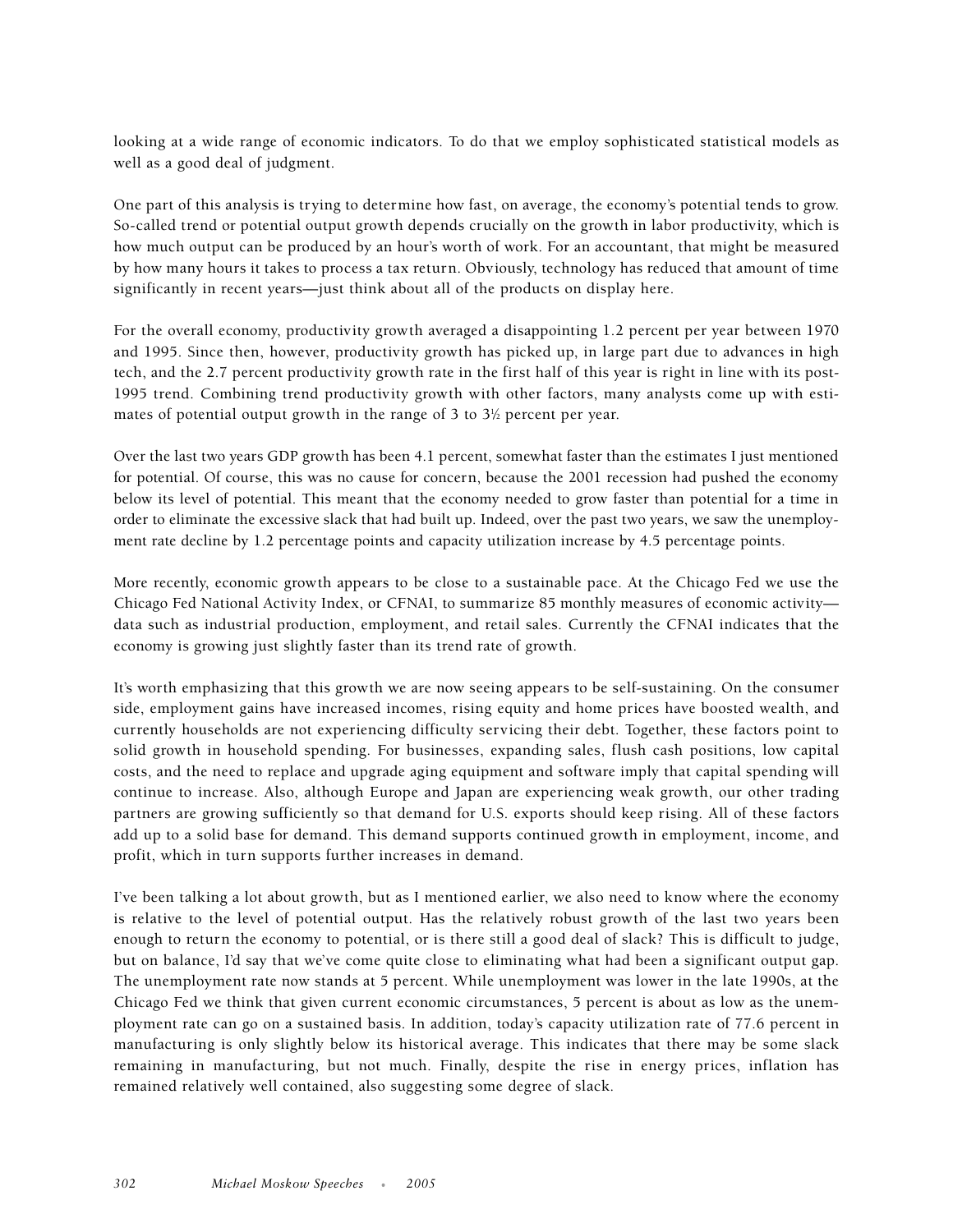So together, the unemployment, capacity utilization, and inflation data point to an economy currently operating just a little below its potential. But we need to be humble about our ability to make such fine judgments. We face an enormous amount of uncertainty in trying to estimate the level of potential. It could easily be somewhat higher or lower than we think.

What about going forward? Will the economy remain near potential? Well, twice a year the Governors of the Federal Reserve Board and the Presidents of the Federal Reserve Banks submit economic projections. These forecasts are summarized in the Fed's Monetary Policy Report to the Congress, which was released at the time of Chairman Greenspan's congressional testimony last month. The Report's projections have GDP growing by  $3\%$  percent in 2005 and between  $3\%$  and  $3\%$  percent in 2006—numbers within the range of estimates for potential. Meanwhile, the unemployment rate is projected to remain around 5 percent for both 2005 and 2006.

I mentioned earlier that the current unemployment rate of 5 percent is one piece of evidence suggesting that the economy is operating near potential. However, some analysts question whether that rate accurately reflects the "true" degree of labor market slack. Their concern is that an unusual number of those who want to work may have become so discouraged about their prospects of finding a job that they have given up looking for work. These discouraged workers are not counted among the unemployed when surveyed, even though they may return to the labor force when conditions improve. This is because, in our employment statistics, a person must be actively looking for work to be classified as unemployed.

Indeed, the labor force participation rate, which is the fraction of the population either working or actively looking for work, is well below where it was prior to the 2001 recession. In contrast, 4 years after the 1990-91 recession, the labor force participation rate had returned to its prerecession level.

So the question is, do we think the participation rate will likely return to its prerecession level? At the Chicago Fed, we've spent a good deal of time analyzing the long-term trends, and our best judgment is that we will not see a big rebound in participation.

First, much of the unusual behavior of labor force participation during this cycle has been caused by a sharp decline in the percentage of teenagers in the labor force. Teenagers tend to work fewer hours than adults, so their exit from the labor force has a smaller effect on production than when adults leave the labor force. Furthermore, the recent declines in teenage participation were accompanied by increases in school enrollments—a trend that's been going on since the 1970s. Given the continued need for an educated workforce, the value of staying in school is likely to remain high. This means that we don't expect to see teenagers flood back into the labor force, so they are not likely a large source of slack labor.

Trends in adult labor force participation are also important. While we have seen large secular increases in women's labor force participation for decades, this trend is unlikely to continue. Men's labor force participation, in contrast, has been declining since the 1950s. While this decline also may not continue, we do not see any reason to expect a strong reversal.

Finally, and perhaps most importantly, the aging of the baby boomers is putting downward pressure on labor force participation, because it increases the share of the population that is retired.

Putting all these pieces together, I do not expect a large increase in labor force participation. Accordingly, the current unemployment rate is probably close to the level associated with a healthy economy and little labor market slack.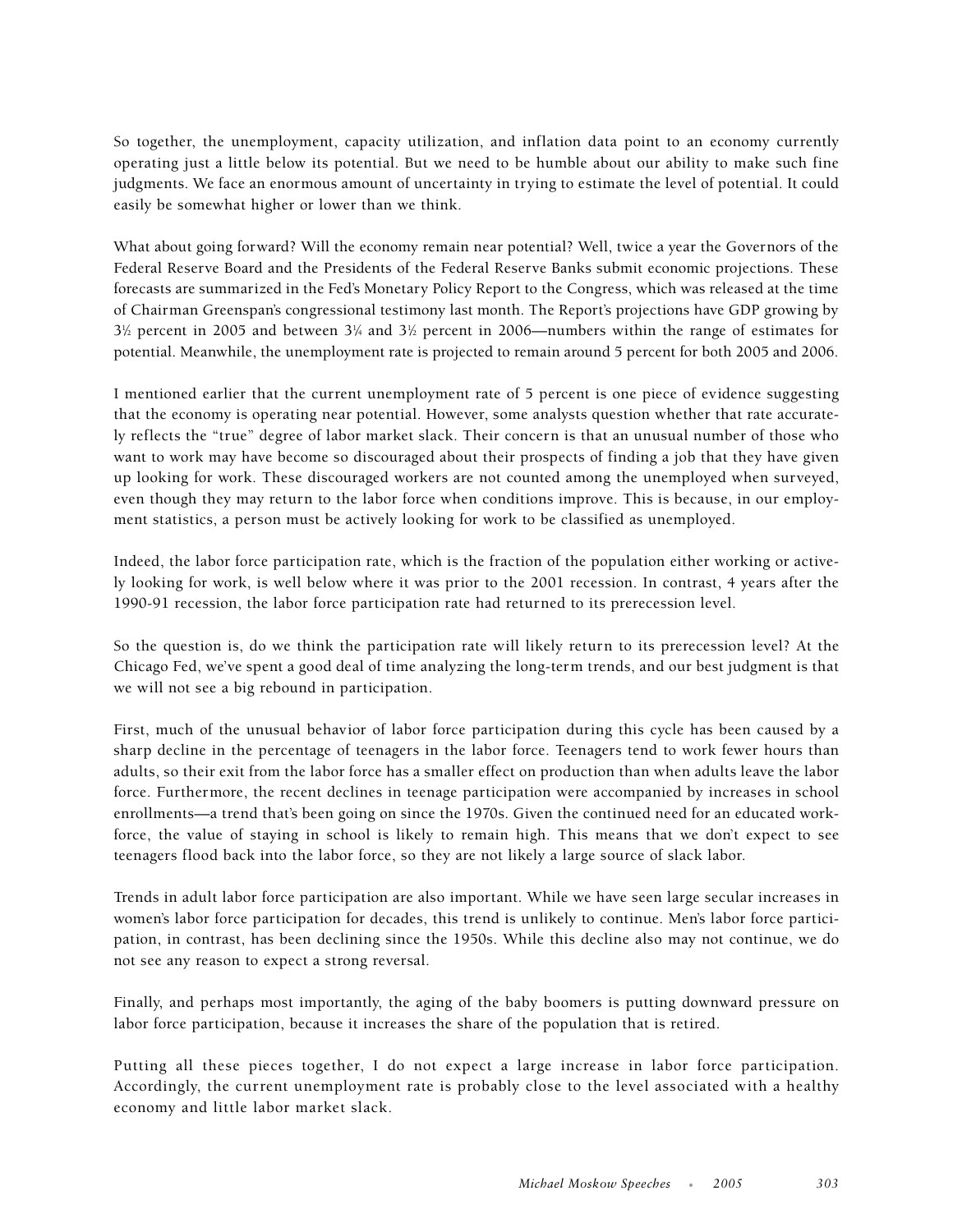Now I'd like to turn to the outlook for inflation. Clearly, we're all aware that prices at the gas pump have been increasing rapidly. Although gas and grocery store prices may be the most common indicators of inflation that we see, they are often very volatile. For this reason, economists like to look at so-called "core" measures, which strip out volatile food and energy prices.

In July the Fed Governors and Reserve Bank Presidents forecast that the core price index for personal consumption expenditures, or PCE, would increase between 13 ⁄4 and 2 percent for both 2005 and 2006. However, since those forecasts were made, the annual revisions to the national income and product accounts were released in late July. Before the data revisions, core PCE inflation was estimated to be 1.6 percent during 2004; the revised figure is a much higher 2.2 percent. On the bright side, the core PCE inflation rate has been coming down this year, and the latest reading is 1.9 percent over the past 12 months. In my view, the new data mean that inflation this year and next is likely to come in at the high end of the original 13 ⁄4 to 2 percent forecast range.

But, it will take appropriate monetary policy to keep inflation well contained. For me, appropriate policy means that we continue to reduce accommodation and return to a neutral federal funds rate, which is a rate consistent with the economy producing and growing at potential over the long run. This should keep inflation in check. I should also note that other indicators support the view that inflation will remain wellcontained. Notably, financial market data and surveys suggest that the private sector's long-run inflation expectations remain stable.

While the current outlook is good, there certainly are risks. Unforeseen shocks are always a possibility, of course, but since they are unforeseen they're hard to talk about. There are, however, a few identifiable risks to the near term outlook that we can see now: risks of increasing energy prices, higher core inflation, and the potential for a decline in housing prices.

Since 2002, oil prices have more than doubled, driven by increases in world demand combined with smaller increases in supply capacity. Furthermore, futures markets see crude oil prices remaining high for some time—although not continuing to increase. This is a big change from one year ago when futures prices were well below spot prices.

Rising oil prices may reduce economic growth. The increased amount we spend on imported oil represents a transfer of income from U.S. energy consumers to foreign producers of oil. To date, we think the higher prices have had some effect on growth in the U.S., but it's been relatively modest. Why hasn't the effect been more noticeable? First, solid productivity growth and accommodative monetary policy have offset some of the negative effect of rising oil prices on growth. Second, in real terms, the increase in crude prices is smaller than during the 1970s, and the level remains well below the peak reached in 1980 of \$86 per barrel in 2005 dollars. And third, the U.S. economy is less dependent on oil today. Twenty-five years ago, it took more than 15,000 BTUs of energy to produce one real dollar of GDP; in 2003, it took just under 9,500 BTUs. Of course, if prices continue to rise, we could see some more troublesome effects on growth.

In addition to the potential negative effect on growth, rising oil prices, like other unfavorable cost shocks, can also feed through and raise core inflation. So there is also a risk on the inflation front, and the risk is higher now than it was a year ago. Because the economy is running nearer to potential, unfavorable cost developments are more likely to pass through to core inflation. And core inflation is now at the upper end of the range that I feel is consistent with price stability.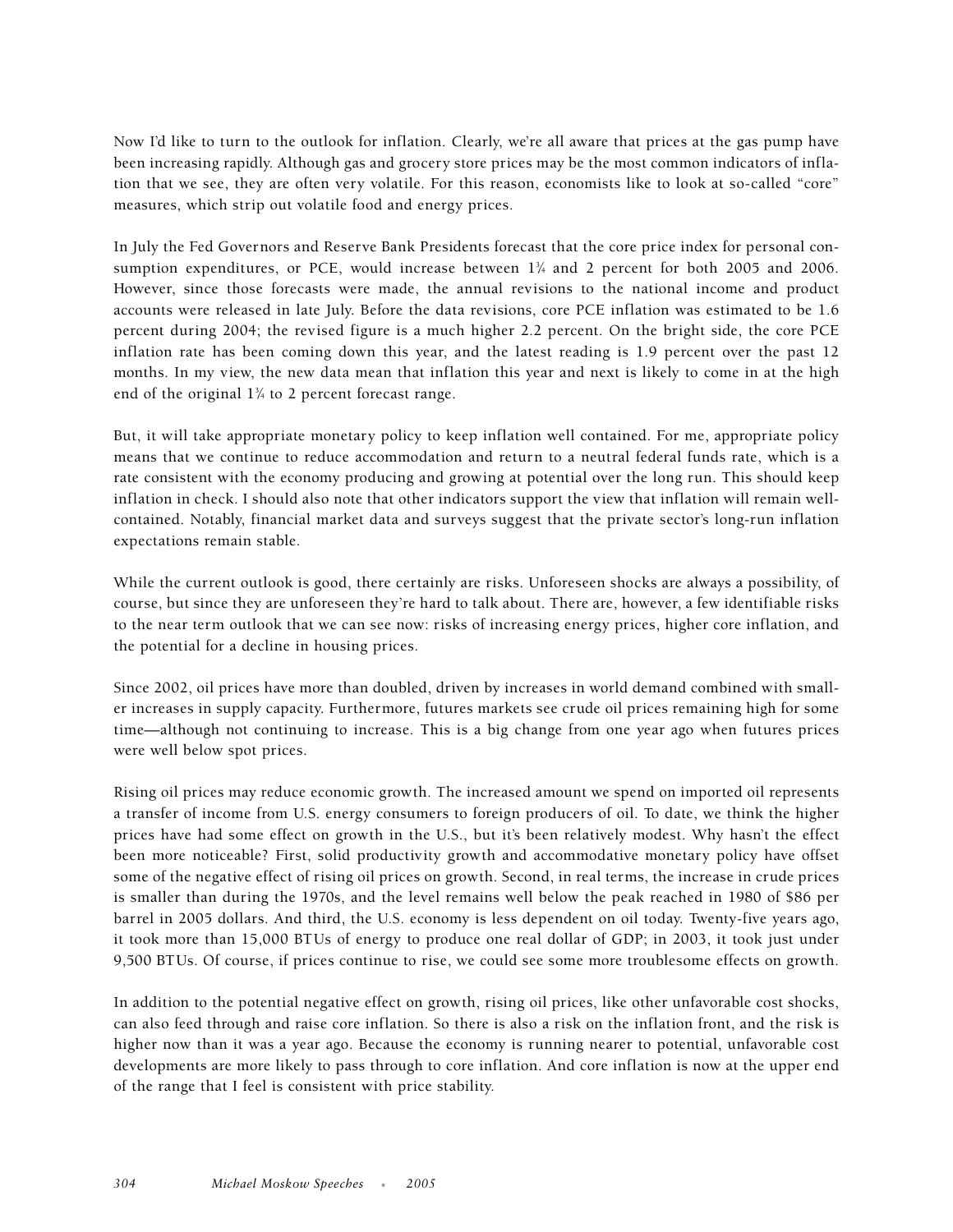If we indeed start to see a string of higher inflation numbers, people may begin to expect permanently higher inflation. Such expectations could become self-fulfilling if they become built into the behavior of households and businesses. And this would have adverse effects on longer term economic performance. If this occurred, the Fed would need to respond accordingly in order to restore price stability.

A third risk to the short-run outlook that analysts have been talking a lot about is a drop in housing prices. Housing has been an area of strength in the economy throughout this business cycle. But there is concern that housing is overvalued and that prices may decline, adversely affecting residential construction and household spending on other goods and services.

The price-to-rental ratio for housing can be used to evaluate whether housing is overvalued in the same way that the dividend ratio can be used to evaluate whether a stock is overvalued. Nationally, the house price-to-rental ratio has been rising sharply since the mid-1990s and currently is at its highest level ever. However, the largest increases have occurred in cities on the East and West Coasts; the price-to-rental ratio has risen much less in Chicago and most other Midwestern cities. These differences highlight the local nature of housing markets. So, unlike many financial markets, there is much less of a tendency for a house price decline in a particular region spilling over to a more general drop in prices at the national level.

If house prices fell, the change in wealth and related spending adjustments likely would be slow. This would give policymakers time to formulate appropriate policy responses and for those actions to affect economic activity.

Furthermore, it's far from clear what's going to happen to house prices. Indeed, some of the increase in the price-to-rental ratio likely reflects real changes in the value of housing. Low mortgage rates have increased the demand for houses. Additionally, financial innovations in mortgage markets, which improve the liquidity of housing investments, and lower capital gains taxes have likely increased the value of residential investment relative to other types of investment.

The risks I've talked about so far primarily relate to the near-term economic outlook. But in the long term, we face a different set of challenges. In order to support productivity growth and maintain a solid trend in economic growth, we need to continue to invest in plant and equipment and human capital at sufficiently high rates.

In the case of physical investment in plant and equipment, the challenge will be financing. Spending on physical capital must be financed by our national savings—which includes saving by households, businesses, and the government—and capital inflows from abroad. Saving by households is quite low, a fact that gets a lot of attention in the media. And, of course, current federal budget deficits mean that government saving is negative. Even when the higher rate of corporate saving is included, overall national saving has fallen in recent years.

Fortunately, the rest of the world has so far viewed the United States as a good place to invest. They have supplied us with enough capital to allow our investment to exceed our own national saving. But this also reflects the fact that our current account deficit—mainly, the difference between our imports and exports—has been rising and is now more than 6 percent of GDP.

Unfortunately, for a number of reasons, such deficits are not sustainable indefinitely. Eventually, our current account deficit must fall and capital inflows will slow. This means that if we are to maintain our cur